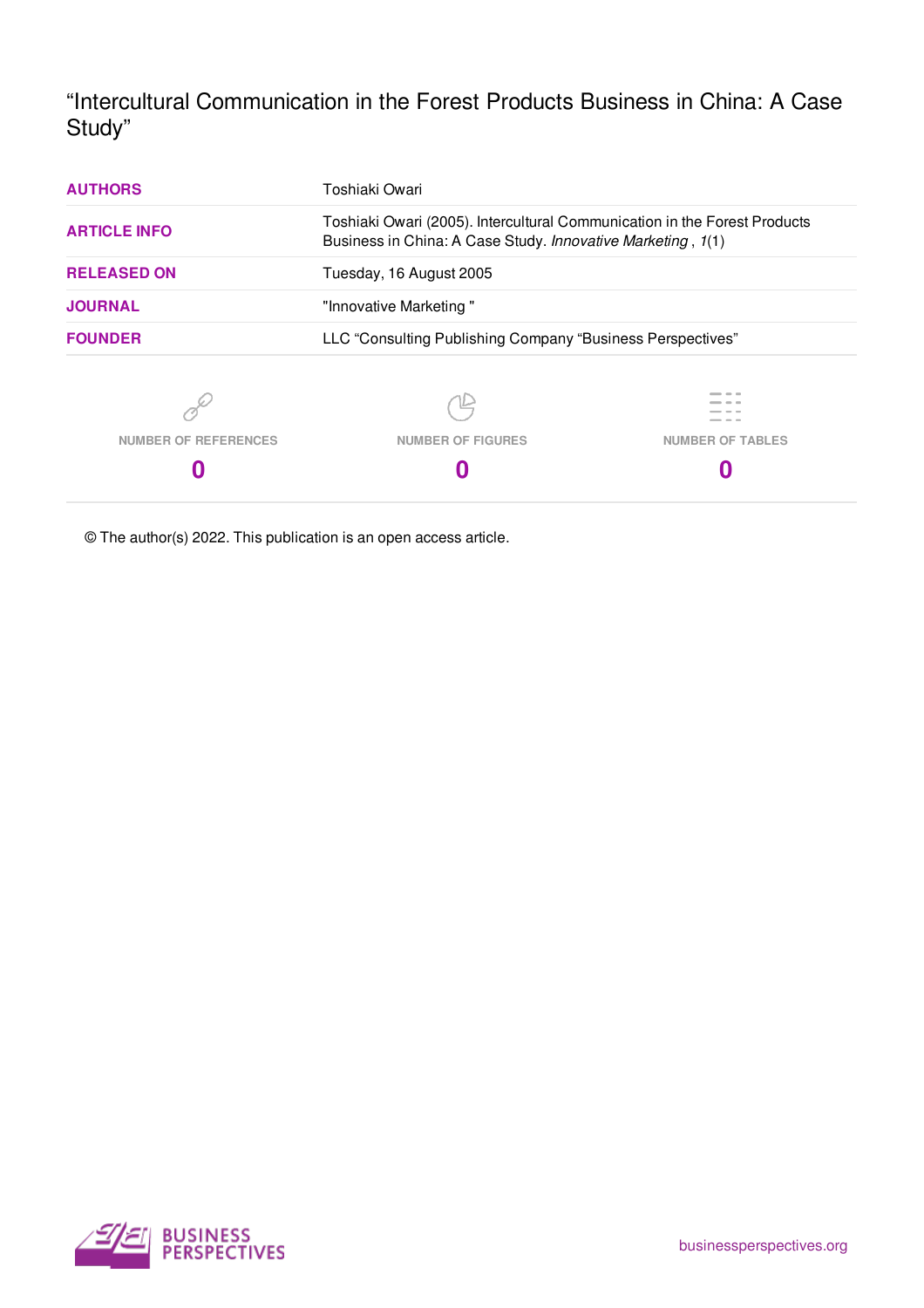# **Intercultural Communication in the Forest Products Business in China: A Case Study**

Toshiaki Owari<sup>1</sup>

#### **Abstract**

The growing forest products business in China has attracted foreign companies to the Chinese market. This study examines the unique characteristics of intercultural communication in the forest products business in China, using an exploratory case study approach. In-depth interviews were conducted with executives of a multinational forest industry company. The qualitative data analysis identified ten topics concerning business communication in China: bureaucracy, negotiation, business protocols, personal connections, distribution channel, employee recruitment, employee retention, language, publicity, and donations. The results illustrate the characteristics of business communication and how Western expatriates deal with communication issues in relation to the Chinese. Finally, this study generates keys to success in intercultural business communication in China.

**Key words:** intercultural business communication, forest products industry, China, case study.

## **Introduction**

The Chinese forest products market has been growing rapidly since the 1980s (Center for International Trade in Forest Products, 1999). This trend has attracted more foreign companies to the Chinese market. As organizations become more internationalized, intercultural communication becomes increasingly relevant to organization members (Krone *et al*., 1992). Intercultural business communication refers to communication among individuals or groups from different cultural backgrounds, in a business environment (Varner, 2000). Effective business communication, as a key strategic advantage for today's successful companies, should be researched (Tucker *et al*., 1995). Within Asian cultures, Oblander and Daniels (1997) have investigated intercultural communication in the U.S.-Japan lumber trade. However, little is known about how foreign forest industry companies conduct business communication with Chinese stakeholders.

This study examined the unique characteristics of intercultural communication in the forest products business in China. The qualitative information generated gave rise to an in-depth picture of how Western expatriates can deal with communication issues. This study attempts to generate ways of conducting effective intercultural communication with the Chinese.

### **Methods**

Since there has been scant research in this area, a qualitative, case-study approach (Yin, 1994), exploratory in nature, has been adopted. A case study is a research strategy that focuses on understanding the dynamics present within a single setting (Eisenhardt, 1989). Communication researchers are encouraged to use qualitative methods, including case studies, for business communication research (Tucker *et al*., 1995). They are appropriate for exploring phenomena about which little is known (Ulaga, 2003).

A multinational forest industry company, one of a few successful businesses, was selected for this study. The company has operated a fine paper mill in China since the late 1990s. The company also has two converting units, five sales offices, and a representative office in China.

In-depth interviews with two company executives were conducted in June 2003. Both participants have substantial work experience as expatriate managers. The first participant,

 $\overline{a}$ 

 $<sup>1</sup>$  The author thanks the participants who gave their time to this study, as well as their insights into business communication</sup> in China. The author is also grateful to the company secretary and Chinese consultant Dr. Erlin Yang for assisting with this study.

 <sup>©</sup> Toshiaki Owari, 2005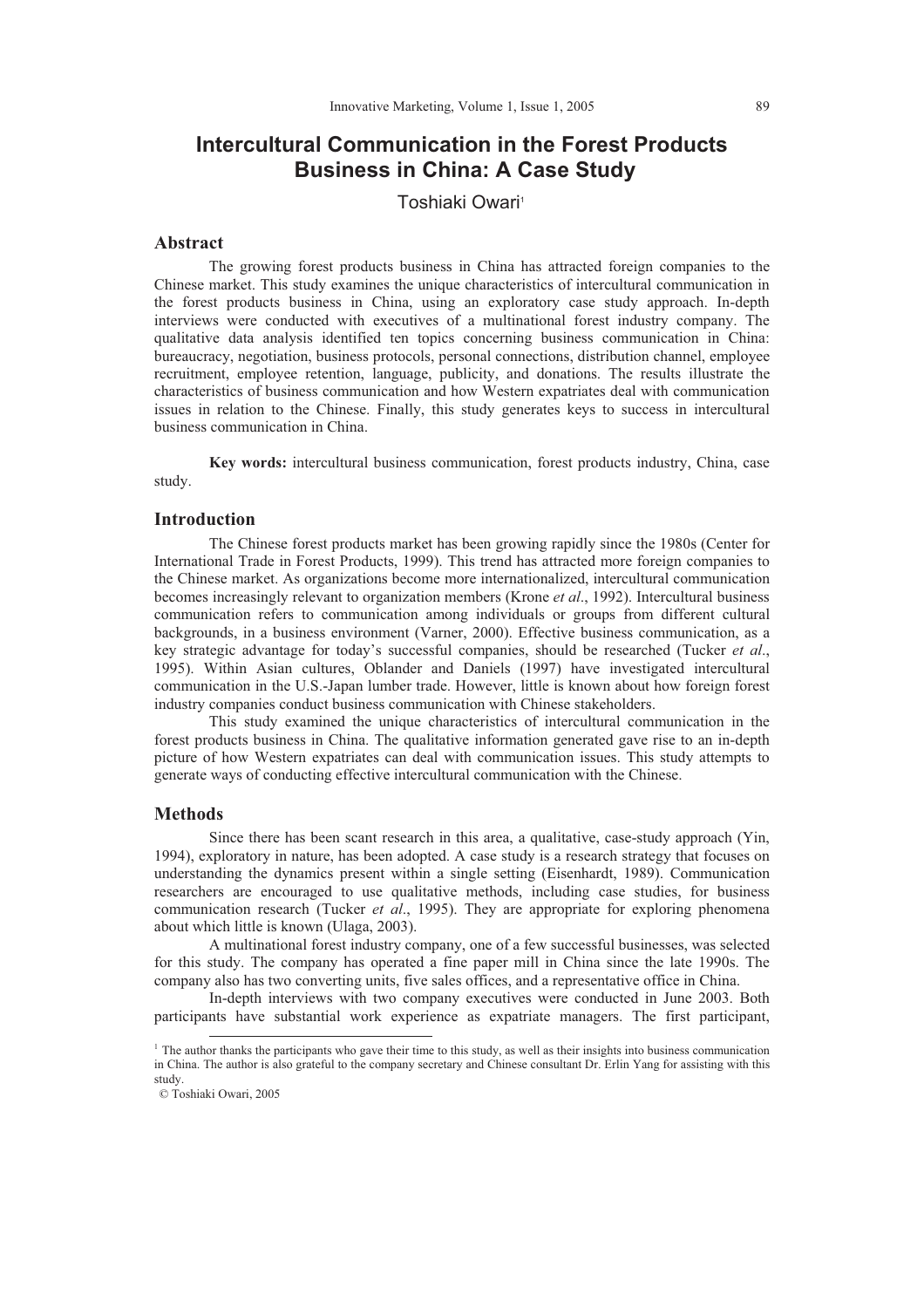hereafter referred to as John, is the Senior Vice President of Investment Co-ordination and Technology. He was in charge of the paper mill project for 14 months in 1998-1999. The second participant, Linda, is head of the representative office in China. Her job is to explore potential business for the company and to maintain contacts with higher authorities. She started her career in China in 1996 and can speak Mandarin Chinese fluently.

Interviews took place in the participants' office. The interviews were open-ended and discovery oriented. John was asked about his experiences with local authorities and the employees working for the paper mill. Linda was asked about her perception of how effective their business communication was with their Chinese partners, including higher authorities, customers, and employees. Each interview lasted approximately one hour and was audio-recorded.

The qualitative data generated during the interviews were reviewed carefully and organized thematically around the substantive characteristics of business communication. Feedback from the co-investigator (the company secretary) was gathered and adjustments were made.

# **Results**

The qualitative data analysis identified ten topics related to business communication in China: bureaucracy, negotiation, business protocols, personal connections, distribution channel, employee recruitment, employee retention, language, publicity, and donations. The characteristics of business communication in each area are reported below.

#### **1. Bureaucracy**

John suggested that the nature of the relationship that is established with the authorities is extremely important when a company sets out to establish a business in China; this is because investment and operations require the approval of many people, as well as many permits. When a company starts up a business, it has to contact different bureaucrats, such as customs, sanitation, and navigation officials. Each interaction is very time consuming. Chinese authorities tend to be relatively bureaucratic and, traditionally, the customs office has been difficult to deal with. A foreign company must know how to work with the bureaucracy. Each office needs its own contacts and skills. However, once a company gets a stable position and its business is up and running, management becomes less difficult. Starting a new business, however, is very difficult indeed.

Linda's job is to maintain high-level contacts with the authorities. She works on maintaining these contacts on a full-time basis. She has a staff of four or five people in Beijing, all of whom have a working background or good connections, in addition to relatives in various ministries and the Beijing bureaucracy. One person in the paper mill is responsible for maintaining good contacts, and for sustaining the information flow with local and provincial authorities. The Managing Director of the paper mill pays a good deal of attention to local contacts, and visits the local authorities frequently.

The company recently received approval to expand the paper mill from the Chinese authorities. Conversely, investments by many other paper mills have proved impossible so far. John's opinion is that this has occurred because Linda has done a better job than her counterparts in other companies, given that all these companies have very similar technology. Of course, companies have to be prepared for years of negotiations. In this respect, it is vital for a company to have personnel who have been in China for a long time. Otherwise, a foreign company has to find good consultants or good contacts that can help it move forward in China.

#### **2. Negotiation**

Linda reported that negotiations take a very long time in China. She has negotiated with Chinese stakeholders to develop new businesses. The negotiations deal with permission for investments, agreements with the Chinese party involved, understanding what each party wants,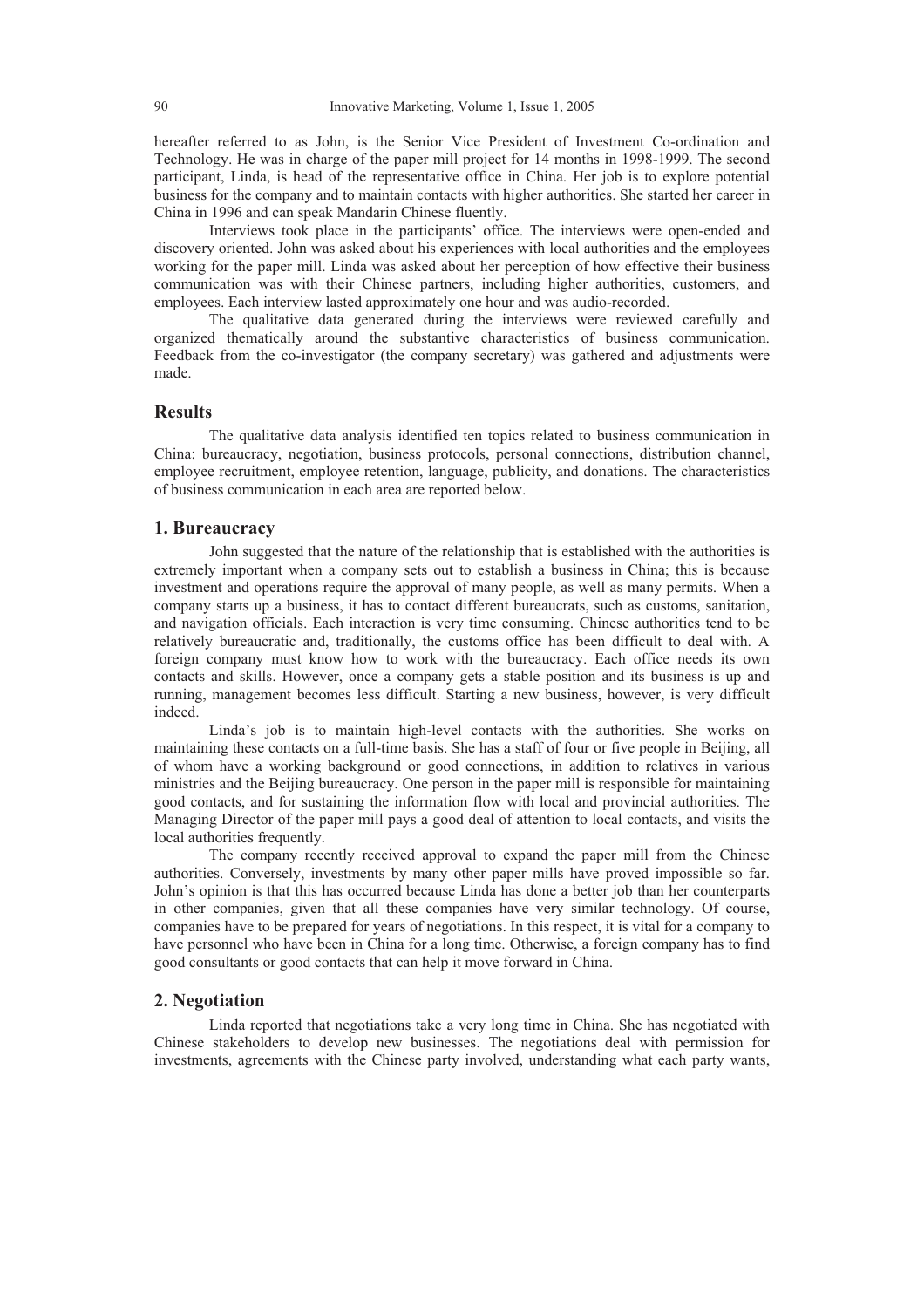accepting each other's positions, and so forth. The expectations and targets are often so different that it takes a long time to achieve common ground.

Initially, according to Linda, real issues are hidden, and it requires time and patience to understand and to arrive at the real issues. Sometimes it can be a very tedious and time-consuming process determining why the Chinese may be insisting on a certain point, and refusing to give it up. In the end, she often discovers that they have a very logical reason for their stance; foreigners, however, often cannot understand such reasons because they may have a very long historical and structural background. Once she has identified the reason for their position, and starts discussing it with them, it becomes clear to her why she might have to change her position in order to break the deadlock.

Moreover, communication can be entirely misunderstood, not only because of language and translation difficulties, but also because the context has been misunderstood. Although individuals often understand each other on a one-to-one basis, problems can arise because discussions are not just between two people. A discussion might involve say, twenty Chinese, and often the majority of these people, including perhaps the most important negotiator, will not understand the issue.

Linda reported that negotiations that would be finished in six months in her native country could take years in China. Westerners are generally more oriented towards the result of a negotiation. They want to find out whether it is possible to do something quickly. Therefore, they openly bring up all the possible problems from both sides. By contrast, the real issues do not come up in Chinese style negotiations at all. Often, she does not know what the real issues are, and it takes a very long time to discover them. Even when she thinks that everything is clear, new issues arise.

# **3. Business Protocols**

Linda reported that there is a clear protocol for negotiations on the Chinese side. From the Chinese perspective, only the chief negotiator represents the company's point of view, and the other people let him speak on the company's behalf. Often a person who knows the issue better than the chief negotiator, but lacks the authority to speak in the negotiations, appears obviously upset in the course of discussions. Nevertheless, if he speaks, he is ignored. The chief negotiator is not allowed to decide on the major issues and has to go back to the company to get approval and instructions. The Chinese also want to understand the protocol on the foreigners' side, such as the nature of the relationships among the delegates, and who the leader is.

In addition, the Chinese are very skillful, and politically astute, when it comes to negotiation. Their target may be very clear, but they will often use tactics adopted from warfare in negotiations, and simply observe the other side. They think of negotiations in a very political, game theory kind of way, including when and how they should present this or that, what they can achieve, how they should organize themselves, and so on. It is an absolute mistake for foreigners to lose their temper in negotiations with the Chinese.

With regard to legislation, Linda reports that, quite often, the wording of a law may be vague, or the definitions may be unclear. Without being strictly illegal, she can often interpret a particular case in several ways. This method is employed when a particular issue is very important for the high authorities. The basic laws and regulations are the same in all Chinese provinces, but some authorities are stricter than others. They look at the law and regulations and demand that every detail be met. In other cases, the authorities are not so rigorous. Although the individual characters of people in authority in different provinces vary, the law itself does not.

Linda also reports that there is a lot of emphasis on documentation in China. Certain documents are needed for certain things. For example, in the government procedure for approving an investment, the letter of intent has an essential role. All the documents issued by the government are very important. Documents have symbolic importance in China. However, these documents cannot be obtained without having numerous contacts. Moreover, a number of protocols, like the ceremonies required for the formal signing of contracts, are also significant for the Chinese.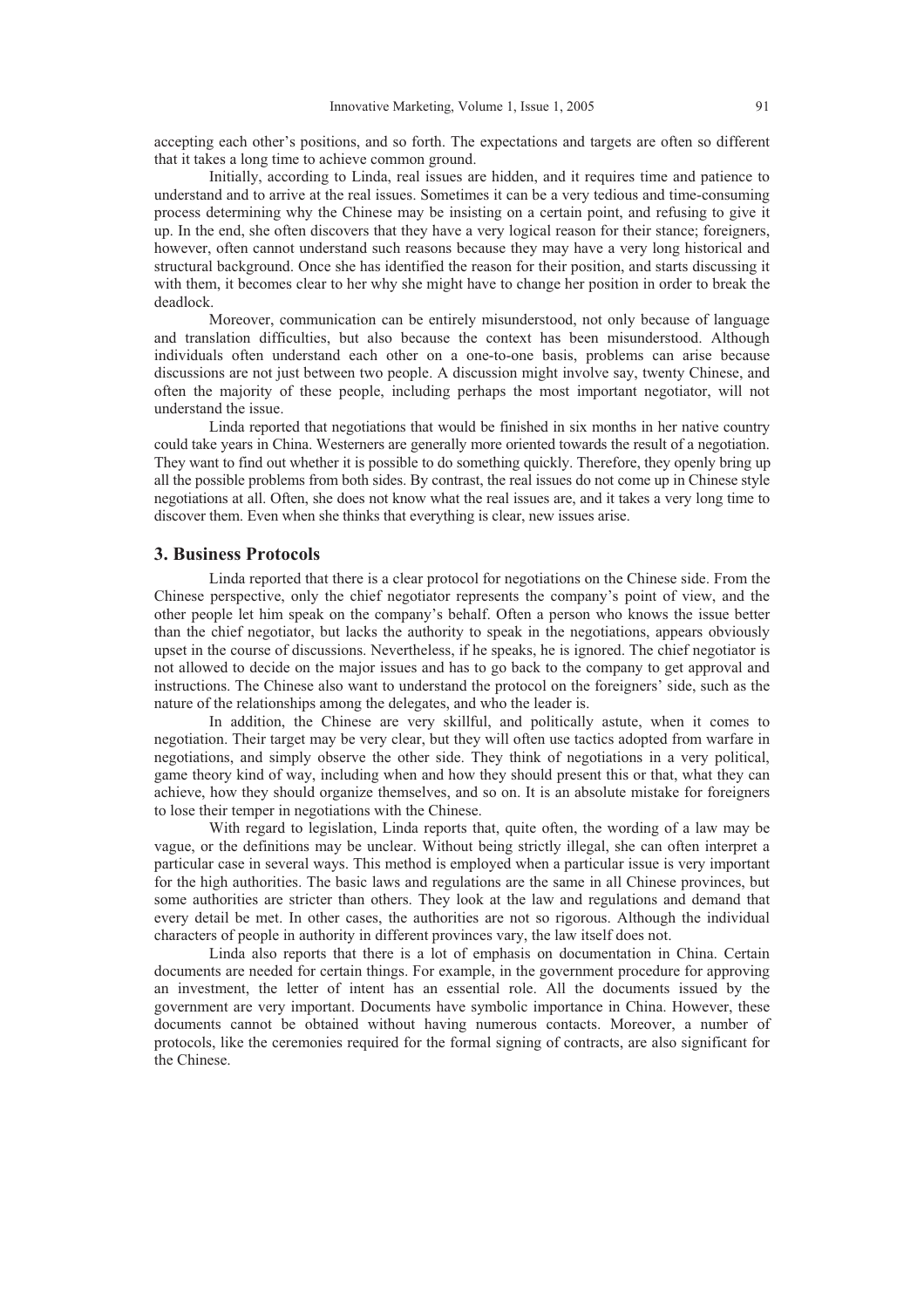# **4. Personal Connections**

Linda indicated that business contacts are very personalized in China, and that they are based on family or on other connections. This creates a problem because a project may disappear when a contact moves away. If her contact in a customer company moves to another company, he takes his contacts with him. Although Linda can now sell to the new customer, she might have problems selling to the old customer. The new person taking the job with the old customer may not know her, or may not want to know about the company's relationship with her. He will have his own connections, his cousins and uncles perhaps, and will always have bought from them.

How does Linda maintain personal connections with the Chinese individuals she conducts business with? Golf is popular in China, but it is more popular among upper class people, who are either private entrepreneurs or high-level government officials. Paper buyers do not have such expensive pastimes. Drink and entertainment constitute a typical approach, but the customers of the case company are unlikely candidates for this kind of approach; they are too busy to indulge in this kind of pastime.

Bribes or large gifts are not useful either, Linda says. She maintains her contacts by maintaining communications with them, or just by helping them in some immaterial way. For example, she might help their children attend a particular school, or give her contact information about the teaching at school. Similarly, she can make other practical arrangements in their personal lives.

Nevertheless, there is a clear line to maintain. She can develop cordial, mutual relationships, because she can help her contacts who, in turn, take an interest in her concerns, but this is kept separate from personal friendship. A foreigner should not think a contact is her friend in an emotional sense. The person is just a casual or business acquaintance. In China, as in other countries, actual friendships or a strong inner circle of personal relationships are formed at a very early stage in life, in the family, at school, and at university.

#### **5. Distribution Channel**

John reported that the company had to create its own transportation, sales, and distribution organization in China. Now, it has sales offices that maintain local stores and sell the paper it produces. There are no merchants or distributors who could sell the paper that the company produces in large volumes. Hence, the company had to establish its own sales office network in China. It was difficult to find sales personnel. It is also known to be difficult to collect money from Chinese customers. The company lost some money initially, before they learned the right method of collection and rejected bad customers, and were finally able to turn things around.

The company was able to organize its logistics because road development in China has been rapid. The employee in charge of the logistics is quite skilled. He is ethnic Chinese from Malaysia, and can speak Mandarin Chinese. He has performed his job well, and the company has not suffered any major transport or distribution problems.

It is difficult to get sales licenses in China. A company needs approval for what it sells, and it has to find a local agent or representative. The company is applying for permission to import paper from other mills to sell in China. This has to be done through a local agent. In practice, the company has imported paper through a formal local agent, whom the company has had to employ to meet bureaucratic requirements. Officially, therefore, it goes through a local agent. This means limitations and restrictions and additional expenses. Therefore, it is highly preferable to have the authorization to sell directly through a company's own system.

### **6. Employee Recruitment**

John said that the company has a policy of recruiting young, well-educated local Chinese people to run the mill. A large number of their employees have a university background, although they do not necessarily have experience in the paper industry. A good technical background is what is required.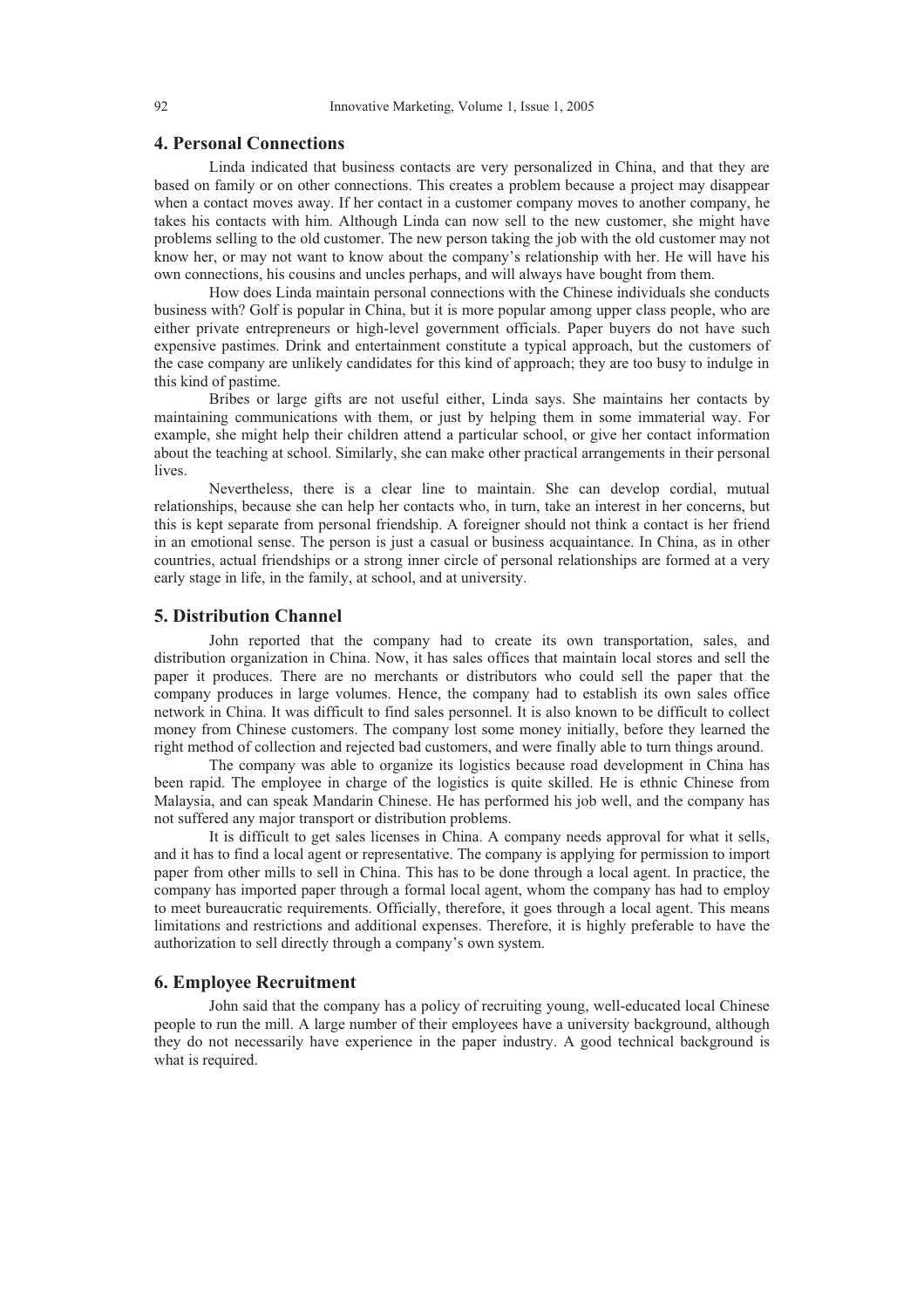It was not difficult to find employees, because there were plenty of young people available, although they lacked experience in the paper industry. Many educated young people were eager to come to work in a foreign-owned company. They were mainly local. The company was able to select suitable people, although they had to be trained, as they lacked knowledge of paper production. The company was happy to train them, and they were very eager and motivated to learn. They were eager for the opportunity to work for the company. Linda says that it is significant in this respect that Chinese have an inner need for self-improvement and learning. They are always keen to learn more.

John reported that foreign companies have the opportunity to create a company culture in China. The company in question was able to apply its own system and the Chinese happily accepted the system. Now, the management system and practices are the same as in the other mills. One critical reason behind this success is that the managing director of the mill is skilled at running the mill. He saw that many companies were not performing well, and were having problems with product quality. In China, quality can be a big problem if employees are not trained to maintain it. To counteract this, companies have the opportunity to select and train their employees. If a company is willing to hire and train young people, it will find that they are very eager to learn, and are motivated to earn money. Indeed, money is very important for motivating employees.

# **7. Employee Retention**

Linda's opinion was that Chinese employees seek to be loyal, in some way. There is a tradition in Chinese culture of creating emotional loyalty. Loyalty to the community is a key tradition in Chinese society. The Communist Party, as well as companies, still use this impulse for their own benefit.

Nevertheless, employees are becoming increasingly independent. People are seeking a better future through experience and education, and looking for more opportunities to achieve this. In a fast-growing economy, it should be possible for any capable person to find a better job. In this sense, employees are less loyal to a company. They are ready to jump-ship, to new opportunities, to see what they offer. It is difficult to say that the employees are self-centered, because such opportunities are all around them.

Employers find it difficult to keep good people and to get rid of unproductive people. Good employees require many incentives, in terms of emotional support, money, and career development. Chinese people expect extra activities to be organized by the company, such as pleasure trips and excursions to the theatre and public shows, as well as awards for accomplishments, and competitions between offices, as well as other activities.

John said that the mill has had no difficulty retaining skilled employees, because it is a modern paper mill and there are no similar mills in China. If employees were to move to another paper mill, the working conditions would be very different.

### **8. Language**

John pointed out that language is one of the biggest problems, especially during the early stages of setting up a business. The local employees lacked English skills, even if they were well educated. Transferring information was another big problem. There has been a lot of confusion and many mistakes on both sides, which has limited progress.

Linda reported that language is very important in China, although foreigners can work without knowing Chinese. There are many people working in China who do not speak Chinese. However, the only way they can manage this situation is to have an assistant who is one hundred percent reliable, very intelligent, and very capable in both Chinese and the foreign language. She emphasized that speaking English is not sufficient for conducting business, even if the Chinese partner can speak English. In addition, both study participants agreed that the English language skills of the Chinese have been improving, and that the Chinese themselves realize that they have to improve yet further.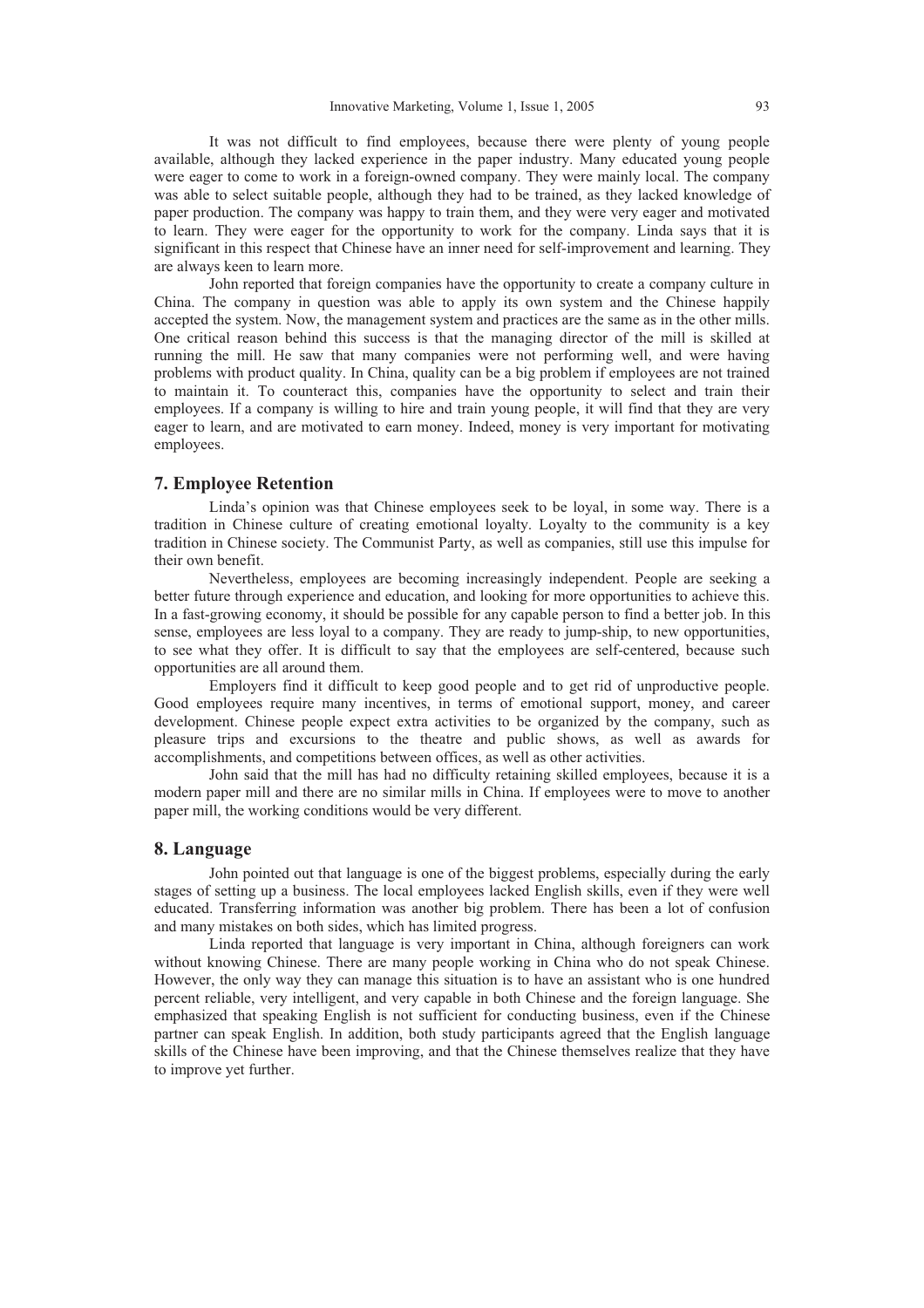# **9. Publicity**

Linda stressed the importance of public relations for business development in China. She maintained that sufficient investment, not simply in monetary terms, but also in terms of thinking and observing, and modifying Western ways of doing things, are required in China. It takes time and effort to modify ways of presenting things and materials. Moreover, China is such a big, complex country that a great deal of effort in this respect is needed. Foreign companies can only achieve a developed awareness in relation to a very small area at any one time.

Traditionally, companies are not used to making any more effort for their investors than publishing an annual report. There is no need to spend money on public display. All the publicity material produced is for a known number of people, who either buy the paper or are shareholders. In China, however, the company is relatively unknown. The country is huge, and there are many stakeholders who are entirely unimpressed by foreigners in China. Everyone in the customs office or tax office asks questions as to who these people are, and why are they here. They do not take an interest in the company's issues or listen to what it has to say. Indeed, business does not involve simply selling the product. In China, there is a genuine need for publicity leading to awareness, and understanding of the company on the part of the general public.

### **10. Donations**

Linda reported that donations constitute a typical way of operating in China, as companies must show a sense of responsibility toward society. A company has to be noteworthy, and it has to actively develop various social activities in an appropriate way.

Both local and foreign companies are expected to participate in supporting society voluntarily. For example, many companies provided strong support during the SARS epidemic.

Obviously, with their donations, companies expect to make a good impression with Chinese stakeholders such as the government, decision makers, and the general public. This will bring benefits and a positive image. It is an important way to draw positive attention to a company. Linda is of the opinion that nothing would happen for this company in China if the company did not make voluntary donations.

With respect to the company, its donations in China have included money and paper during catastrophes, like the big flood in 1998. Other things have been considered, like a tree planting campaign. The company is presently concentrating on two projects. One is a tree-planting program, because deforestation is an environmental problem in China that has a direct connection with its business. The second is schooling for children, because financing education is a problem in rural areas in inland China.

Companies are always very eager to donate their own products, which means paper in this company's case. Paper is needed in poor inland schools, but the paper that the company produces is actually of far too high a quality for their needs. Schools are not happy to receive it, and would rather sell it. What they need are simple, little notebooks, made of very low quality paper.

### **Conclusions**

Based on the results of this study, the author has formulated ten keys to success in intercultural business communication with the Chinese (Table 1). The number of each key statement corresponds to a feature of business communication discussed in the results. Chinese stakeholder groups can be classified into four categories: authorities, customers, employees, and the general public. By way of a conclusion, the main features of communication with each stakeholder have been summarized.

Relationships with authorities are crucial when a company is setting up a business in China. Real issues on the Chinese side are often hidden during negotiations, and communication is often full of misunderstandings. It takes a very long time to get approval from the authorities. Foreign companies need to be prepared for this. The case company employed capable personnel who had been in China for a long time, and maintained contacts with the authorities; this was the key to its success.